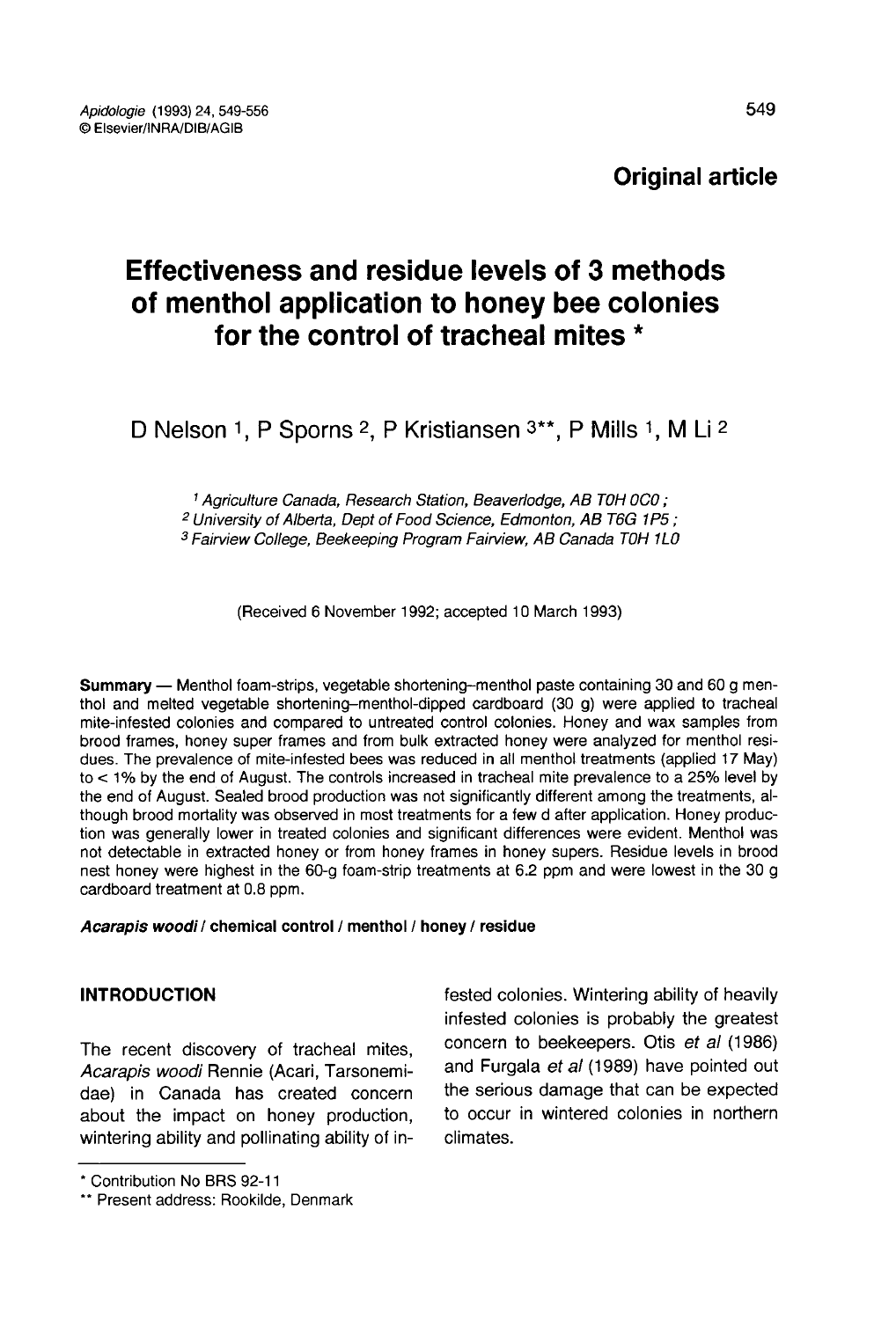Short-term control of tracheal mites will require the application of chemical treatments. Menthol has received considerable attention and the fumes from crystalline menthol have proven to control A woodi (Herbert et al, 1988 ; Cox et al, 1989 ; Wilson et al, 1990) when temperatures within the colony are high enough to cause evaporation. During cool conditions, or in fall treatments, menthol is not as effective (Moffett et al, 1989). Menthol placement can help increase evaporation, ie placement on the top bars. However, such placement can also result in high temperatures that melt the menthol crystals and cause subsequent running between the frames. Cox et al (1989) evaluated means of increasing the surface area of the menthol as a means to increase evaporative rate at cooler temperatures. Wilson et al (1990) developed and evaluated a menthol-grease board as a way of increasing evaporation rate.

In this paper we compare vegetable shortening-menthol-dipped cardboard to that of a menthol-paste and menthol foamstrips for tracheal mite control under northern climatic conditions. The residual menthol in brood nest honey, honey super honey, extracted honey, and wax was also determined and details are submitted elsewhere.

### MATERIALS AND METHODS

In late April 1991 44 indoor-wintered colonies were moved to an apiary site located 10 km southeast of Fairview, Alberta (56° 02'N, 118° 15'W). All colonies consisted of 1 brood chamber and were equalised in bees and brood. On 7 May, bee samples were collected from each colony and 25 bees were analyzed in order to select 30 tracheal mite-infested colonies. The selected colonies were randomly assigned to 6 treatments (5 replicates each). Colonies not selected for the experiment were removed from the apiary site, and selected colonies were arranged in groups of 4 colonies, 2 pairs facing in opposite directions.

The menthol paste was prepared by heating hydrogenated vegetable shortening (Crisco) to 55°C and adding L-menthol of equal weight to the liquid. The mixture was then allowed to cool and solidify. The paste mixture was then spread at room temperature onto the v-notched cardboard of a predetermined size to give the specified dosage.

The foam-strips were prepared by melting Lmenthol at 43°C and immersing a 1/8-inch thick reticulated polyester urethane foam material (with a 100% open cell structure and a range of 10-100 pores/linear inch) into liquid menthol. Once the menthol solidified, strips were cut to provide 10 g of menthol per strip.

The dipped cardboard treatment was prepared by melting equal weights of vegetable shortening and menthol (see menthol-paste preparation) and dipping corrugated cardboard into the liquid until it contained 30 g menthol. All the menthol formulations were prepared by Medivet Pharmaceuticals, High River, Alberta.

All treatments were applied to the colonies on 17 May and removed on 7 June (21 d). A second application of treatment F (CR) was made from 11 July to 14 August so that there a treatment during the honey flow period. The treatments were as follows:

Treatment A (CN, no menthol) ; control.

Treatment B (PS 60 g): Menthol paste containing 60 g menthol was applied to v-notched cardboard material (size 29.5 x 28.2 x 0.4 cm) placed on the bottom board.

Treatment C (FS 60 g): Six menthol foamstrips, each containing 10 g menthol applied to plastic foam material (size: 13.7 x 7 x 0.35 cm), were placed between the frames near the back and front of the hive. Strips were suspended between frame numbers 2 and 3, 5 and 6, and 8 and 9 in a 9-frame super.

Treatment D (FS 30 g): Three menthol foamstrips each containing 10 g menthol were applied to plastic foam material (size: 13.7 x 7 x 0.35 cm) and placed between the frames near the back of the hive. Strips were suspended between frame numbers 2 and 3, 5 and 6, and 8 and 9.

Treatment  $E$  (PS 30 g): Menthol paste containing 30 g menthol was applied to v-notched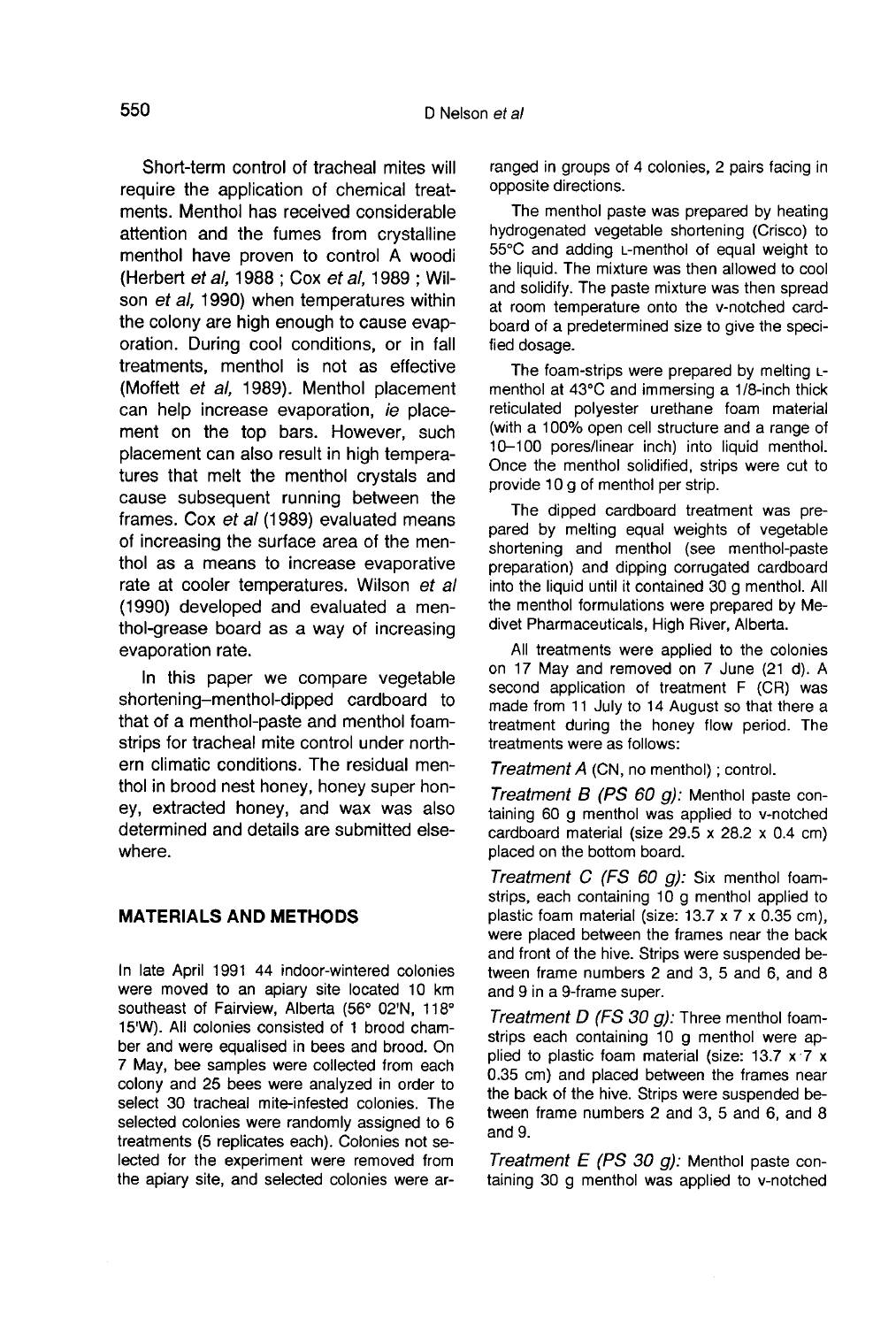material (size 21.5 x 21 x 0.4 cm) and placed on the bottom board.

Treatment F (CR 30 g): Menthol-dipped cardboard containing 30 g menthol (size 33.2 x 28 x 0.45 cm) was placed on the bottom board.

### General procedures

Colonies were fed a non-medicated 2:1 sugar syrup in frame-feeders on 8 and 25 May, and on 13 June. Terramycin in icing sugar was dusted across the top bars of each colony on 23 May and 7 June. Queen and disease checks were carried out regularly ( $\approx$  every 10-14 d) throughout the season. On 30 May a second brood chamber was placed on each hive. On 29 June the brood chambers were reversed (the positions of the bottom and top brood chambers were exchanged) frame feeders removed and 2 honey supers were placed on each colony.

Throughout July honey supers were added to the colonies as required. Honey was removed twice: on 22 July with the abandon (tip-off) method and on 15 August with the aid of a beeblower. After the last honey was removed 1 super was put on each hive; but no more honey was produced. These supers were removed again on 28 August.

#### Bee samples

Approximately 100 bees were taken from hives to determine mite prevalence in colonies on: a) 7 May (colony selection); b) 16 May (pretreatment); and c) 21 June and 22 August (posttreatment). The number of bees dissected for each colony for each sampling period was 25 in (a) and 50 in (b) and (c).

## Brood measurement

Sealed brood was measured by placing a piece of clear acrylic plastic with an inscribed grid (1 x 1 in) over the sealed brood prior to treatment application (15 May) and 14 d after treatments had been discontinued (20 June) to determine colony development. Honey production was determined by weighing each super before putting it on the hive and after removal.

#### Temperature monitoring in colonies

From 17 May through 11 July temperature was monitored by a data logger (Campbell Scientific model CR10 and an AM32 Multiplexer) in 2 colonies of each treatment. Copper-constantan thermocouples were placed on the bottom board and on the top of the frames of the brood chamber. When colonies received the second brood chamber, the thermocouple remained on top of the frames next to the lid. All hives were equipped with wooden insulated lids with plywood tops. Ambient temperature and precipitation were also monitored.

## Honey and wax samples

Honey from the brood chamber and honey supers as well as extracted honey were sampled for residue analysis. For background analy ses, 1 frame from the brood chamber was removed from 1 hive in each treatment before treatments started on 17 May. On 7 June and 11 July, 1 frame from the brood chamber was removed from each of 2 colonies in each treatment. On 11 July and 14 August, 1 frame was removed from the honey super just above the queen excluder. On 14 August, 1 frame from the brood chamber was removed from 2 hives in treatments A and F. All frames selected were near the outside of the brood nest, were coded and put in plastic bags in the apiary, then frozen before shipment to the University of Alberta for analysis.

Extracted honey samples were taken for analysis from bulk honey collected from menthol-treated colonies. Honey and wax samples were steam distilled and hexane extracted, dried and injected into a capillary gas chromatograph. The detailed methods and results appear in another paper (Li et al, 1992).

### Data analysis

The brood and honey production data were analyzed by the General Linear Model of SAS in an analysis of variance (SAS Institute 1985) and the least significant difference (LSD) to separate differences between treatment means.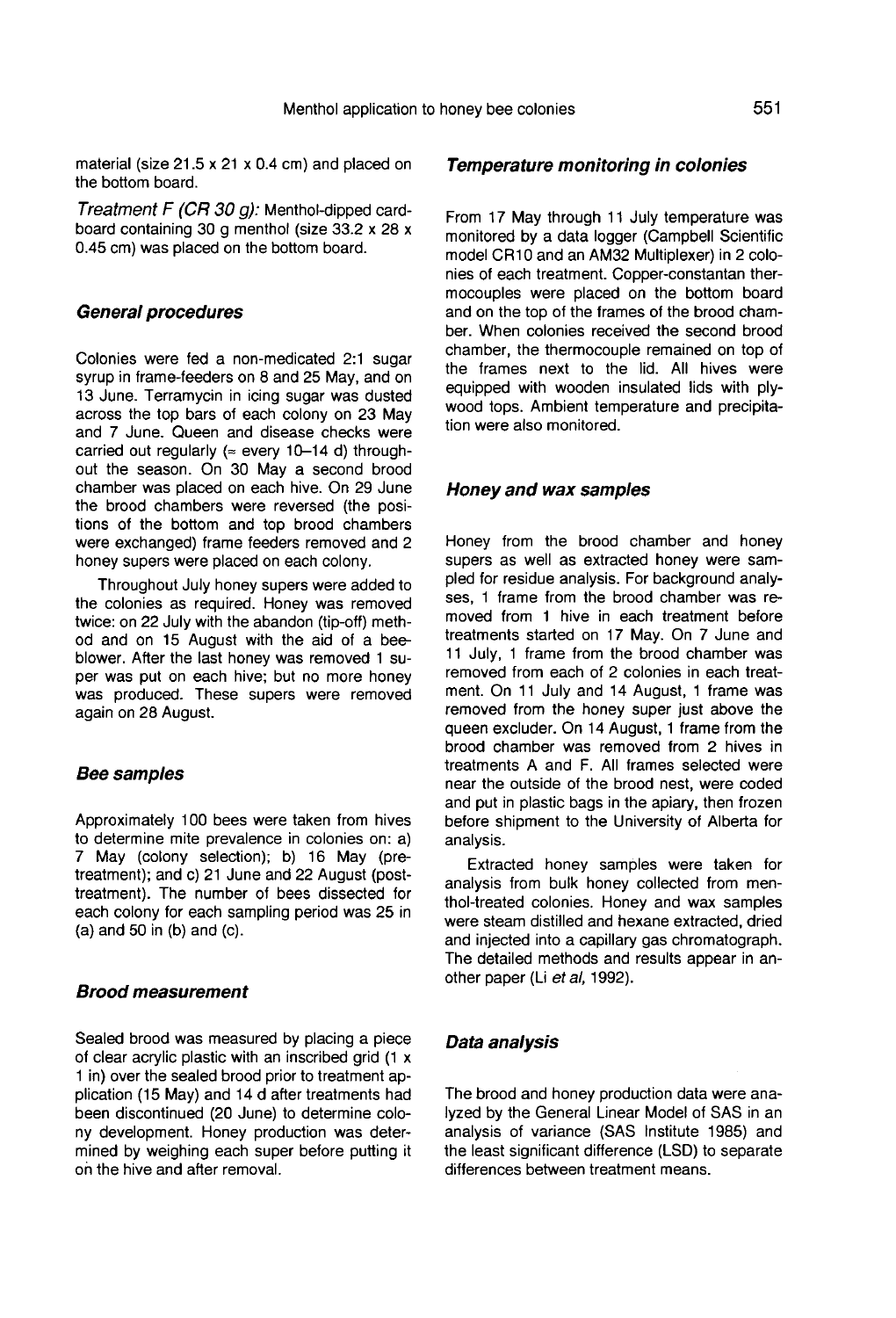## RESULTS

#### Honey bee tracheal mite levels

Tracheal mite prevalence for the 4 time periods of sampling; colony selection (7 May), pre-treatment (16 May) and posttreatment (21 June and 22 August) periods are shown in figure 1. The mite prevalence for the control increased throughout the summer, whereas all menthol treatments showed reduced tracheal mite prevalence. By August the mite prevalence (number of mite infested bees) in all treated colonies was reduced to  $<$  1%, whereas in the control it had increased to 25.6% from an initial average of  $\approx$  12%.

#### Sealed brood and honey production

Sealed brood measurements and honey production are shown in table I. Colony development as indicated by sealed brood did not show significant differences be-



BEES INFESTED WITH TRACHEAL MITES

Fig 1. Percent tracheal mite-infested bees before and after menthol treatments.

tween treatments. However, there was an indication of suppressed brood-rearing with treatments C (FS 60 g) and F (CR 30 g). The honey production of these 2 treatments was also the lowest.

The control colonies developed normally with eggs and brood in all stages. How-

| Treatment        | Sealed brood area (in <sup>2</sup> ) |                      | Honey production  |
|------------------|--------------------------------------|----------------------|-------------------|
|                  | 15 May                               | 20 June              | (kg/colony)       |
| A (Control)      | $256 + 32^{*}$ a                     | $461 + 80a$          | $62 \pm 12^a$     |
| $B (PS 60 g)$ ** | $292 \pm 37^a$                       | $457 + 80a$          | $54 + 11^{ab}$    |
| $C$ (FS 60 g)    | $261 \pm 33^a$                       | $326 + 57a$          | $29 + 6^{\circ}$  |
| $D$ (FS 30 g)    | $299 + 38a$                          | $503 \pm 88^{\rm a}$ | $64 \pm 13^a$     |
| $E$ (PS 30 g)    | $296 \pm 37^a$                       | $471 \pm 82^a$       | $51 \pm 10^{abc}$ |
| $F$ (CR 30 g)    | $327 \pm 41a$                        | $371 \pm 65^a$       | $32 + 6^{bc}$     |
| Mean             | 288                                  | 432                  | 49                |

Table 1. Mean sealed brood area prior to menthol application (15 May) and 14 d after menthol application (20 June) and honey production.

\* Mean  $\pm$  SE. Means in columns followed by the same letter are not significantly different (P < 0.05); \*\* PS 60 g:60 g menthol paste; PS 30 q:30 q menthol paste; FS 60 q:60 q menthol in foam-strip; FS 30 q:30 q menthol in foam strip; CR 30 g:30 g menthol in cardboard.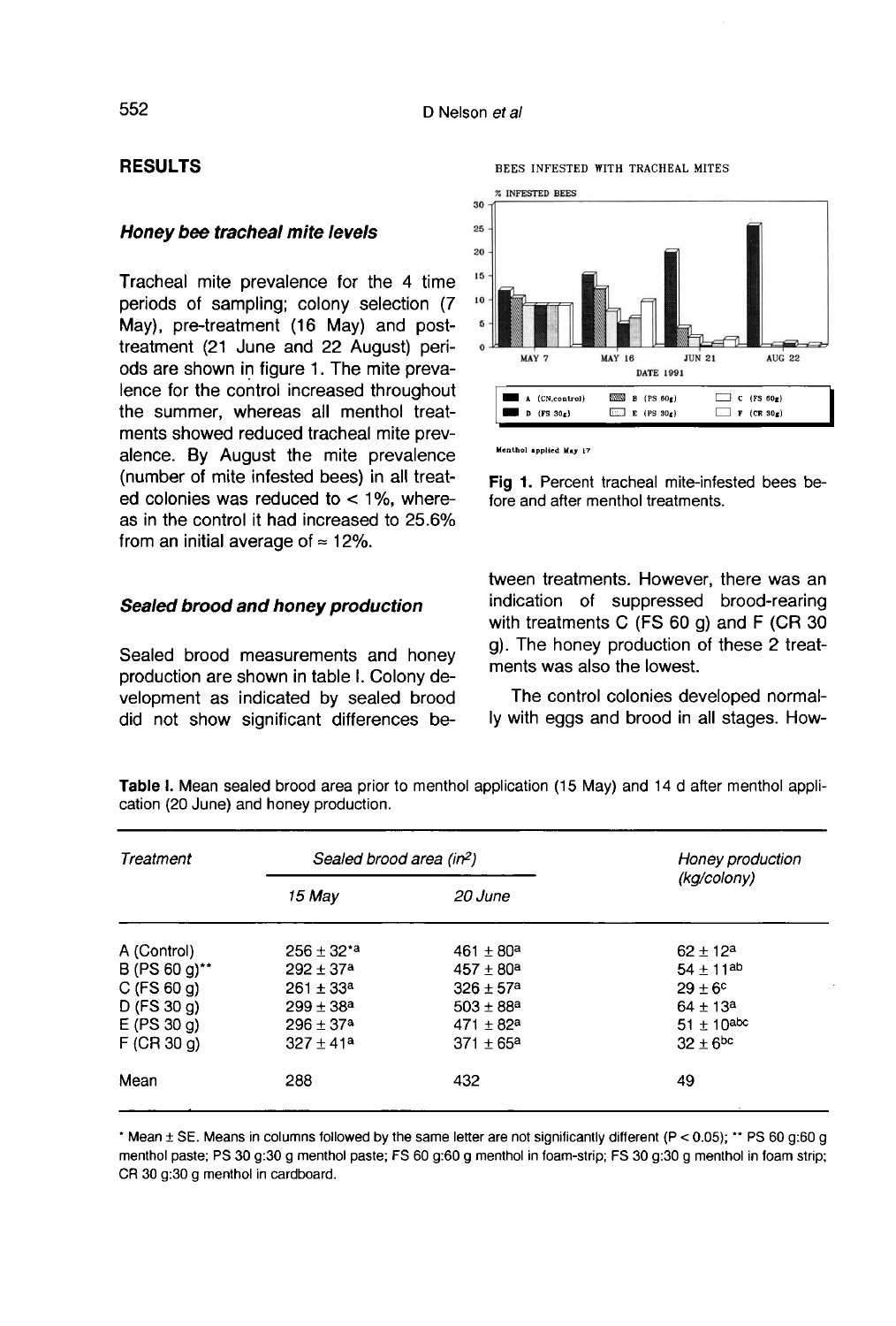ever, during the first few d after menthol application, bees in treatments B (PS, 60 g) and E (PS, 30 g) moved away from the bottoms of the frames and dead pupae were found in front of the colonies and on the landing boards. Dead pupae lying on the paste board were not removed by the bees and a high number of bees were observed fanning at the entrance. In treatment C (FS 60 g) and D (FS 30 g) the bees moved away from the strips. Cells around the strips were left empty and very little open brood was observed during the treatment period. In treatment F, open brood was observed during the treatment period, although not as much as in A and fanning did not appear to be excessive.

Colonies in treatments B, C, D and E did not resume normal brood rearing until the menthol was removed. However, while the brood measurement on 20 June shows variability, no significant differences occurred.

## Residual levels in honey

Residual levels of menthol in honey from brood chambers were highest in foamstrips 21 d after application (9.7 ppm) and were much lower 55 d after application (0.58 ppm) (table II). No menthol residues were found in extracted (bulk) honey. Residue levels in wax were at least 10-fold higher than in honey (Li et al, 1992). The variability and elevated levels of menthol in honey from colonies treated with foamstrips are probably indicative of the strips being in contact with the combs, the bees tracking over the strips and some samples being taken in close proximity to the location of the strips.

## Temperature monitoring

On 2 June a frost occurred and over the test period there was a total of 77.5 mm precipitation (fig 2).

Comparison of the temperatures of the control (A) and the 60-g menthol paste treatment (B) indicate the repellent nature of menthol. Reduced temperatures indicate the bees (the cluster) move away from the paste treatment when it was placed on the bottom board (fig 3). Thus the repellent nature of menthol probably restricted the brood rearing area available to the colony.

| Treatment       | Broodnest<br>(7 June)            | <b>Broodnest</b><br>$(11$ July) | Honey supers<br>(14 August) |
|-----------------|----------------------------------|---------------------------------|-----------------------------|
| A (Control)     | ND <sup>a</sup> (6) <sup>b</sup> | ND (2)                          | ND (4)                      |
| B (PS 60 g) $c$ | 1.73(3)                          | 0.25(4)                         | ND (5)                      |
| $C$ (FS 60 g)   | 6.20(4)                          | 0.58(4)                         | ND (6)                      |
| $D$ (FS 30 g)   | 9.70(8)                          | 0.45(4)                         | ND(5)                       |
| $E$ (PS 30 g)   | 1.25(4)                          | 0.05(4)                         | ND (6)                      |
| $F$ (CR 30 q)   | 0.82(5)                          | 0.58(4)                         | 0.08(6)                     |

Table II. Menthol residue (ppm) in honey from brood and honey sugars.

a ND: not detectable; b (N) number of samples; c PS 60 g:60 g menthol paste; PS 30 g:30 g menthol paste; FS 60 g:60 g menthol in foam-strip; FS 30 g:30 g menthol in foam-strip; CR 30 g:30 g menthol in cardboard.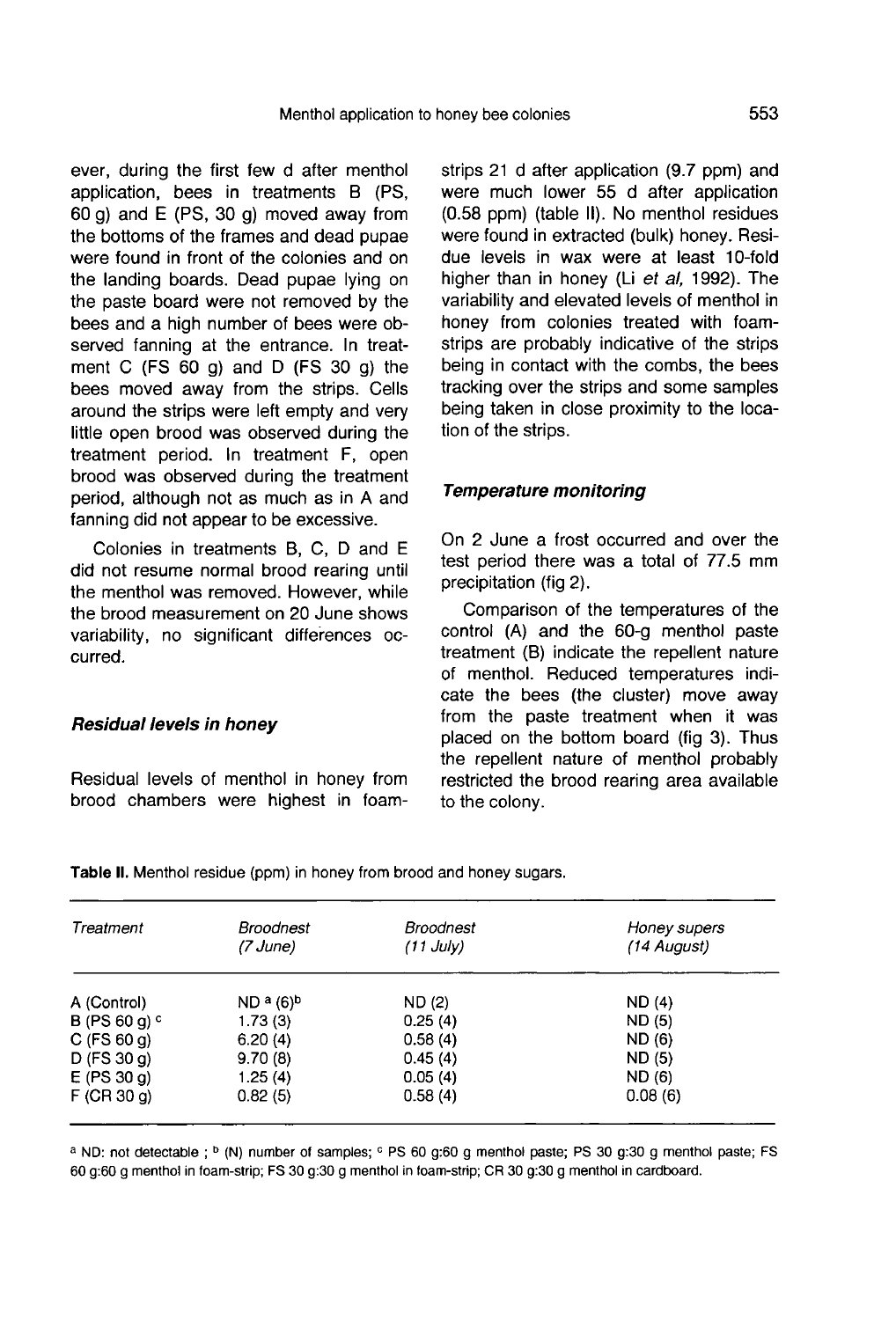

Fig 2. Temperature and precipitation data for the test period.





 $BC = broad channel$ 

Fig 3. Temperature data at 2 locations within a colony for the control- (CN) and menthol-paste-(PS 60 g) treated colonies.

## **DISCUSSION**

The different menthol treatments used were approximately equally effective for the control of tracheal mites. It was obvious that for treatments B, C, D and E the rate of evaporation was high enough to repel the bees from the area after treatment application. Dead pupae were observed on the bottom board or in front of colonies during the early part of the treatment period. Brood measurements at 14 d after treatment removal did not show a significant treatment effect. Honey production did show significant differences, which may reflect pupa loss and reduced brood rearing during the application period. These problems may be justified if effective control of the tracheal mite can be achieved. It may be that less menthol could be effective with less impact. The paste formulation and its application to grooved cardboard of a predetermined size has the advantages of easy application and insertion into the colony. The foam strips, although a good means of obtaining evaporation, have the disadvantag es of being in contact with the combs, allowing menthol to be tracked across the combs, and they were not easily inserted between the frames.

Treatment (F) received menthol twice during the experiment; one of these was during the honey flow period and some residue was detected in honey from the honey super samples (0.08 ppm). However, menthol as a food additive is often found at levels > 1 000 ppm in some products and is not harmful to human health. Menthol cannot be tasted by most people until at least 30 ppm are present (Li et al, 1992).

Menthol was approved in Canada (April 1992) for the control of the tracheal mites (Acarapis woodi) in honey bee colonies.

## ACKNOWLEDGMENTS

The authors wish to thank A Sarling and D McKenna, Fairview College; W Baumgartner and A Hatoum, Medivet Pharmaceuticals; and M Kowalchuk and B Mungall, Beaverlodge Research Station, for their in valuable help with this project. The project was made possible by funding to P Sporns and D Nelson via an Alberta Farming for the Future Grant (No 91-0928).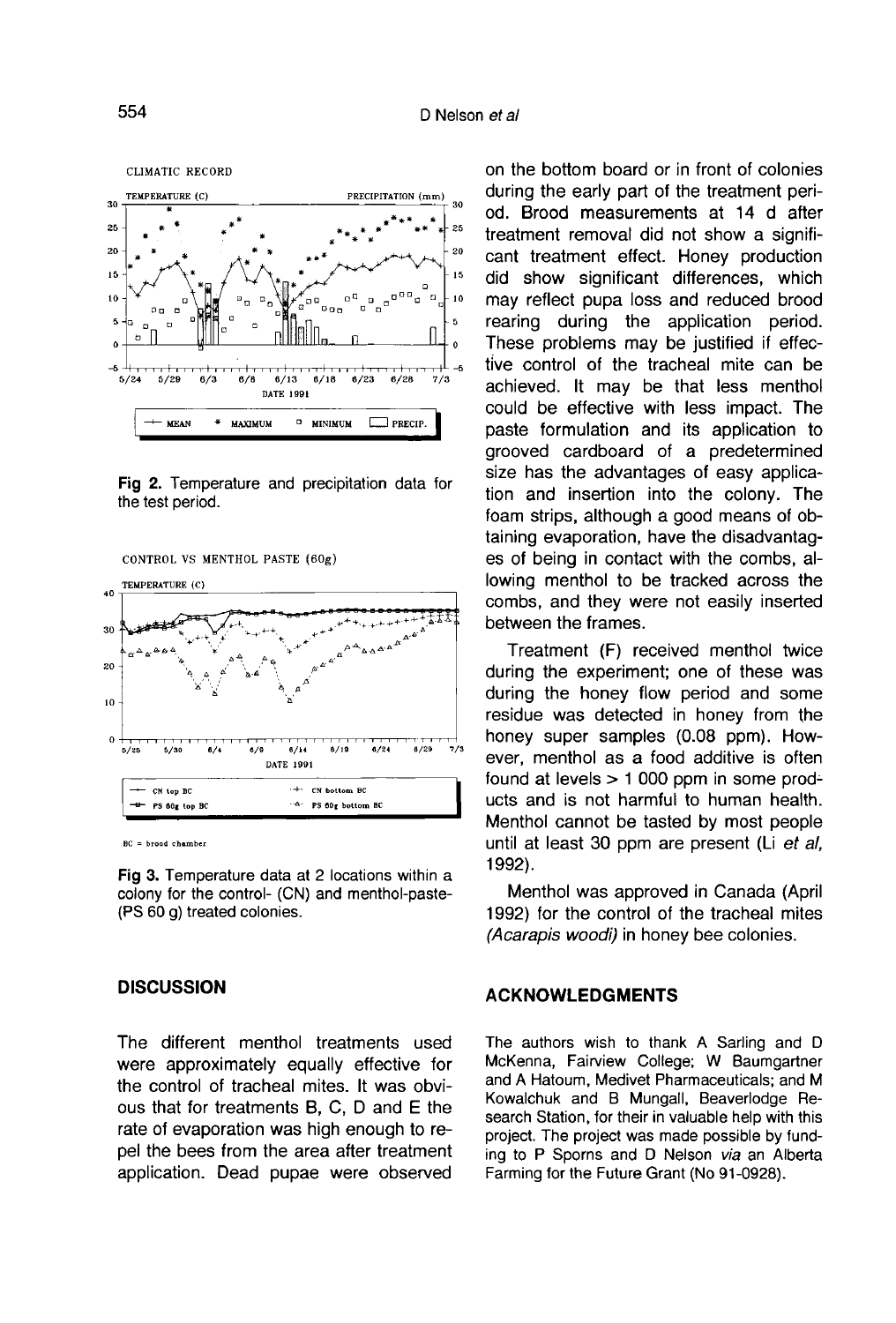Résumé — Efficacité de 3 méthodes d'application du menthol pour lutter contre Acarapis woodi Rennie et niveau des résidus dans le miel. À partir du 17 mai et pendant 21 j, on a administré à des colonies infestées par l'acarien des trachées (Acarapis woodi) l'une des préparations suivantes au menthol : 1) des bandelettes en mousse à 10 g de menthol (FS), 2) de la pâte au menthol (PS) à 30 et 60 g de menthol et 3) du carton imprégné de 30 g de menthol fondu (CB). Des colonies non traitées (CN) ont servi de témoin. Pour qu'une application ait lieu pendant la miellée, le traitement a été administré une seconde fois du 11 juillet au 14 août. On a analysé les résidus de menthol dans des échantillons de miel et de cire provenant des rayons à couvain, des cadres de hausses et du miel extrait. Du 17 mai au 11 juillet la température a été suivie par un enregistreur dans 2 colonies pour chaque traitement. Des thermocouples cuivreconstantan ont été placés sur le plancher de la ruche et sur le dessus des cadres du corps de ruche. La température ambiante et les précipitations ont été également enregistrées. Le taux d'infestation des abeilles au cours des 4 périodes d'échantillonnage (sélection des colonies 7 mai, prétraitement 16 mai et post-traitements 21 juin et 22 août) a été réduit par tous les traitements à moins de 1% à la fin d'août (fig 1). Chez les témoins il a atteint 25%. Le type de traitement n'a pas influencé de manière significative la production de couvain operculé, bien qu'une mortalité de couvain ait été observée pendant quelques jours après le traitement pour chaque type de traitement. La production de miel a été généralement plus faible dans les colonies traitées et les différences sont significati ves (tableau I). Le diagramme climatique (fig 2) montre de la gelée le 2 juin et des précipitations de 77,5 mm pendant la période de test. La comparaison des températures des colonies témoins et des colonies traitées avec la pâte à 60 g de menthol (PS à 60 g) indiquent un effet répulsif du menthol (fig 3). Une baisse des températures indique que les abeilles se sont<br>éloignées de la pâte lorsqu'elle était posée sur le plancher. On n'a pas détecté de menthol dans le miel extrait ni dans celui des hausses. Le niveau des résidus dans le miel du nid à couvain a été le plus élevé avec le traitement FS à 60 g (6,2 ppm) et le plus faible avec le traitement CB à 30 g (0,8 ppm) (tableau II).

## Acarapis woodi / lutte chimique / menthol / miel / résidu

Zusammenfassung — Wirkungsgrad und Höhe der Rückstände bei drei verschiedenen Ausbringungs-methoden<br>von Menthol in Bienenvölkern zur Bekämpfung der Tracheenmilbe. Beginnend mit dem 17 Mai wurden von Tracheenmilben befallene Bienenvölker für 21 Tage mit folgenden Mentholpräparaten behandelt:

1. Menthol-Schaumstoffstreifen (FS) ;

2. Menthol-Paste mit 30 und 60 g Menthol (PS) ;

3. Kartonstreifen, getränkt mit geschmolze- nem Menthol (30 g), (CB).

Als Kontrolle dienten unbehandelte Völker (CN).

Bei Versuchsansatz (F) erfolgte eine zweite Behandlung von 11 Juli bis zum 14 August, um eine Behandlung auch während der Tracht durchzuführen. Honig-und Wachsproben aus Brutwaben, Waben aus dem Honigraum und aus dem Schleuderhonig wurden auf Mentholrückstände untersucht.

Zwischen 17 Mai bis 11 Juli wurde die Temperatur in je zwei Völkern eines jeden Versuchsansatzes mittels eines Registrierapparates protokoliert. Kupfer-Konstantan-Temperaturmeßstellen wurden am Boden